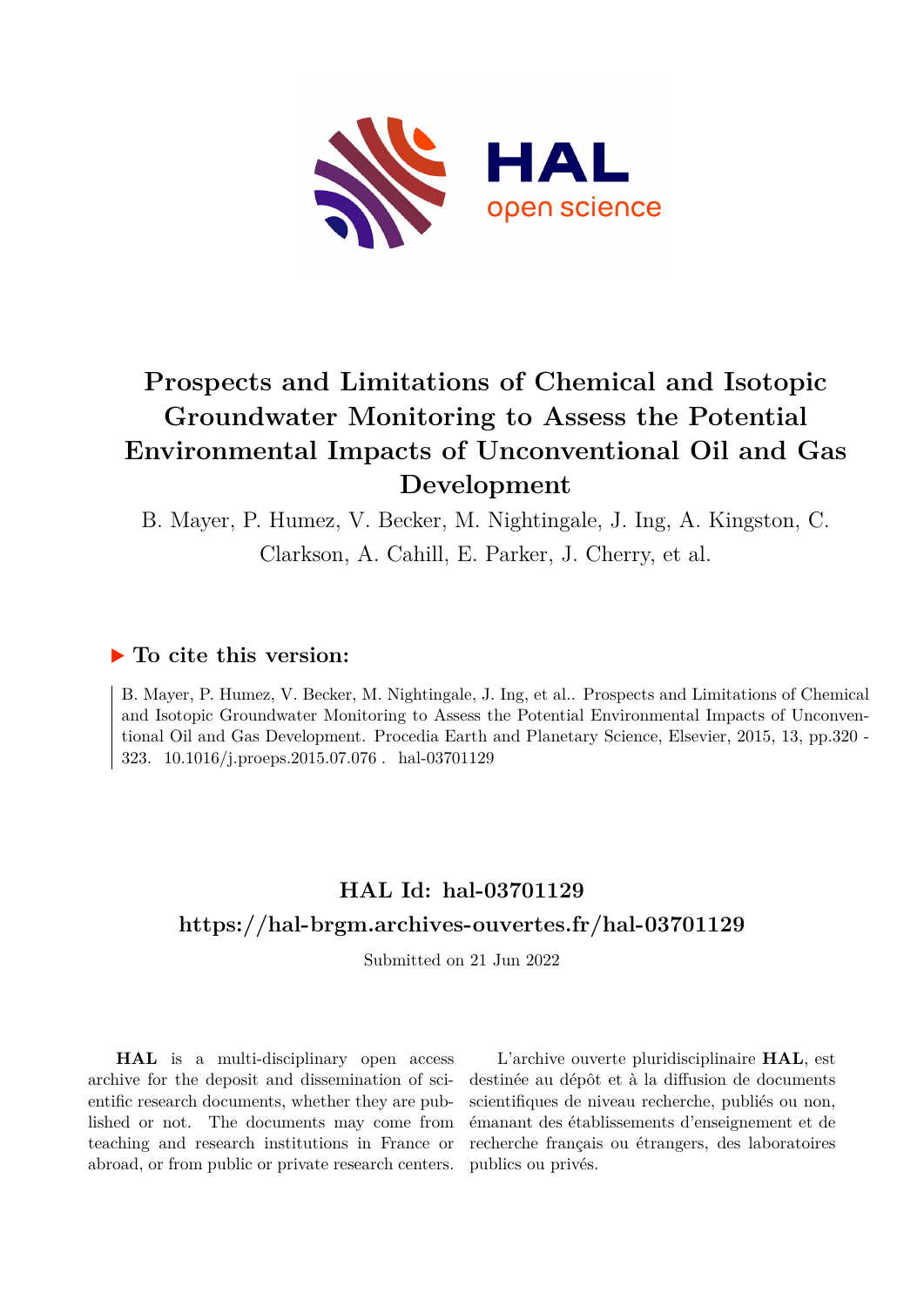

Available online at www.sciencedirect.com



Procedia **Earth and Planetary Science** 

Procedia Earth and Planetary Science 13 (2015) 320 - 323

11th Applied Isotope Geochemistry Conference, AIG-11 BRGM

## **Prospects and limitations of chemical and isotopic groundwater monitoring to assess the potential environmental impacts of unconventional oil and gas development**

B. Mayer<sup>a\*</sup>, P. Humez<sup>a</sup>, V. Becker<sup>a</sup>, M. Nightingale<sup>a</sup>, J. Ing<sup>a</sup>, A. Kingston<sup>a</sup>, C. Clarkson<sup>a</sup>, A. Cahill<sup>b</sup>, E. Parker<sup>b</sup>, J. Cherry<sup>b</sup>, R. Millot<sup>c</sup>, W. Kloppmann<sup>c</sup>, K. Osadetz<sup>d</sup> & D. Lawton<sup>d</sup>

> *a Department of Geoscience, University of Calgary, Calgary, Alberta, Canada T2N 1N4*  <sup>b</sup> School of Engineering, University of Guelph, Guelph, Ontario, Canada N1G 2W1<br>
> <sup>c</sup> RPGM Direction des Laboratoires, 3 av. C. Guillamin B R, 36000, E 45060 Orléans cedex <sup>e</sup>BRGM Direction des Laboratoires, 3 av. C. Guillemin B.P. 36009, F-45060 Orléans cedex 2, France *Carbon Management Canada Research Institutes Inc., Calgary, Alberta, Canada T2L 2K8*

#### **Abstract**

With the advent of shale oil and shale gas development facilitated by hydraulic fracturing it has become increasingly important to develop tracer tools to scientifically determine potential impacts of stray gases, formation fluids, or fracturing chemicals on shallow aquifers. Based on a multi-year monitoring program conducted in Alberta (Canada), we demonstrate that a multi-isotope approach  $(\delta^2 H_{H2O}; \delta^{18} O_{H2O}; \delta^{13} C_{CH4}; \delta^2 H_{CH4}; \delta^{13} C_{CH6})$  in concert with chemical analyses is highly capable of identifying potential contamination of shallow aquifers with stray gases or saline fluids from intermediate or production zones, provided that sufficient baseline data have been collected. At baseline conditions, we found that methane in shallow groundwater in southern Alberta is ubiquitous and predominantly of biogenic origin. Novel approaches of in-situ concentration and isotope measurements for methane during drilling of a 530 m deep well yielded a mud-gas profile characterizing natural gas occurrences in the intermediate zone. The assembled data set provides evidence that potential stray gas contamination by isotopically distinct deeper thermogenic gases from the intermediate or from production zones can be effectively detected by suitable monitoring programs.

O 2015 The Authors. Published by Elsevier B.V. This is an open accelerative (http://creativecommons.org/licenses/by-nc-nd/4.0/).  $P$ eer-review under responsibility of the scientific committee of AIG-11. © 2015 Published by Elsevier B.V. This is an open access article under the CC BY-NC-ND license

*Keywords:* shale gas, shale oil, baseline, stray gas leakage, flowback, stable isotopes, monitoring, aquifers

\* Corresponding author. Tel.: +1-403-2205389; fax: +1-403-2208514. *E-mail address:* bmayer@ucalgary.ca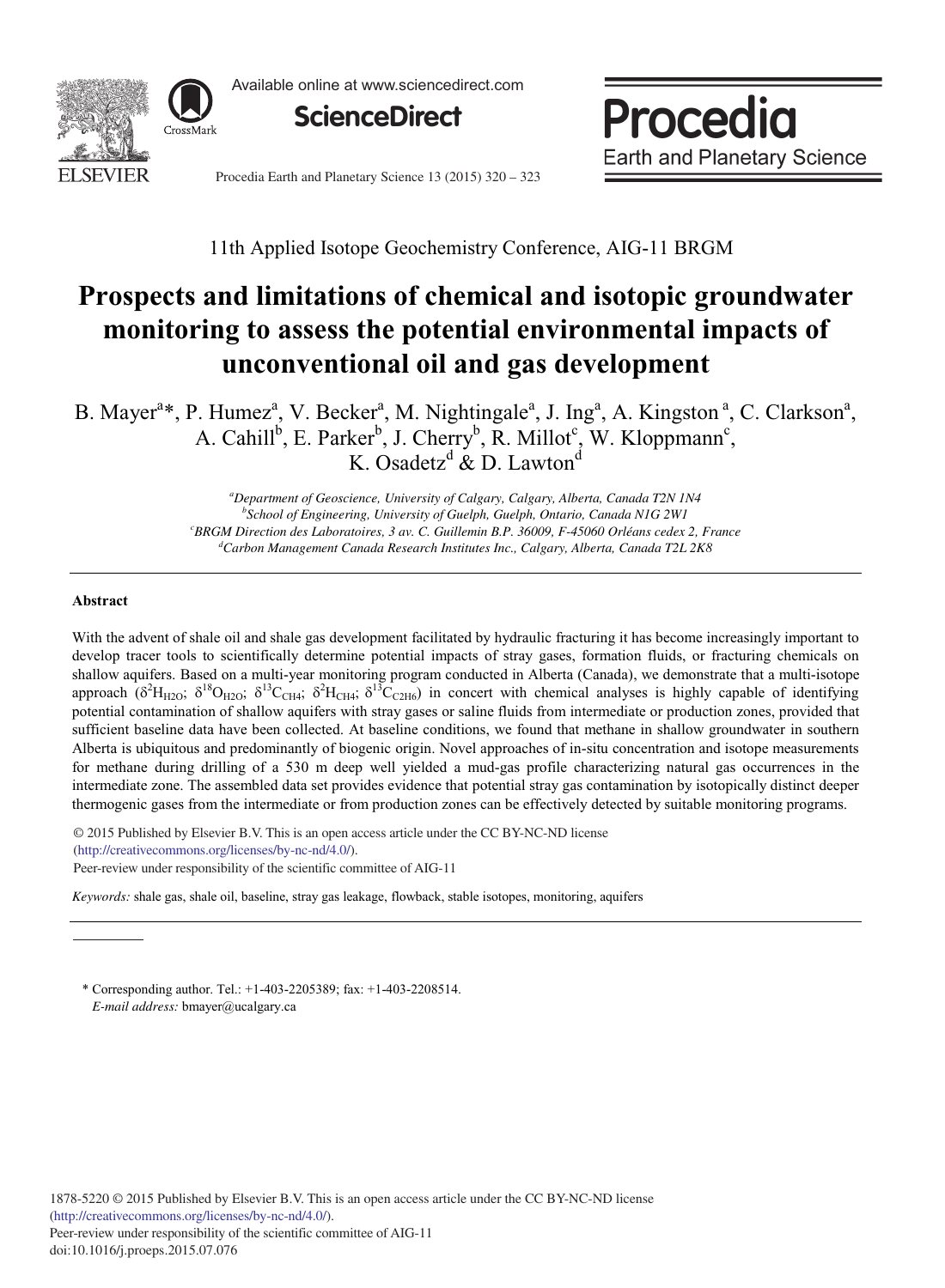#### **1. Introduction**

Natural gas extraction from unconventional resources such as shale is currently transforming the global energy outlook. The recent expansion of the unconventional gas industry in North America and the planned advent of this technology in parts of Europe have, however, generated public concern regarding the potential contamination of shallow groundwater and surface waters by natural gas and by hydraulic fracturing flow-back fluids containing saline formation waters together with fracturing chemicals. Currently, there is often a paucity of reliable scientific data on extents and rates of leakage of stray gases and reservoir fluids in the vicinity of shale gas wells<sup>1</sup>.

A major challenge for environmental impact assessment in the context of unconventional petroleum exploitation is the determination of the non-impacted baseline conditions often termed environmental baseline assessment. Groundwater and surface water resources overlying the low-permeability host rocks of shale oil and gas may be impacted to different extents by naturally occurring saline fluids and by natural gas emanations<sup>2</sup>. Therefore, it is of key importance to determine chemical and isotopic compositions of water, dissolved constituents, and dissolved or free gases including methane in surface waters and shallow aquifers, in the intermediate zone below the base of groundwater protection, and in the formations from which unconventional energy resources are extracted.

The study objective was to evaluate prospects and limitations of chemical and isotopic monitoring approaches in shallow aquifers, the intermediate zone and producing formations to assess the potential environmental impacts of unconventional oil and gas development with specific emphasis on methane in fugitive gas.

#### **2. Sampling & Methods**

Carbon Management Canada Research Institutes Inc. (CMC) is constructing a Field Research Station (FRS) to develop, demonstrate and calibrate various surface and subsurface monitoring technologies for stray gas detection, among others. CMC has recently completed a 530 m deep research well at the FRS approximately 20 km southwest of Brooks (Alberta, Canada) on land donated by Cenovus Energy. During the drilling in winter 2015, mud-gases (gases released from the drilling fluids captured at the mud shaker at the drilling rig) were collected continuously at the well site (Fig. 1a) and concentrations and  $\delta^{13}C$  values of methane were determined in the field (Fig. 1b) using cavity ring-down laser absorption spectroscopy (Picarro 2201-i) with a measurement uncertainty of 0.55 ‰.



Fig. 1. a) Location of the Carbon Management Canada Research Institutes Inc. (CMC) Field Research Station (FRS) near Brooks (Alberta, Canada), b) drilling of well Countess 10-22-17-16W4 in Newell county near Brooks, and c) measurement of concentrations and  $\delta^{13}$ C values of methane in mud-gases at the site using cavity ring-down laser absorption spectroscopy.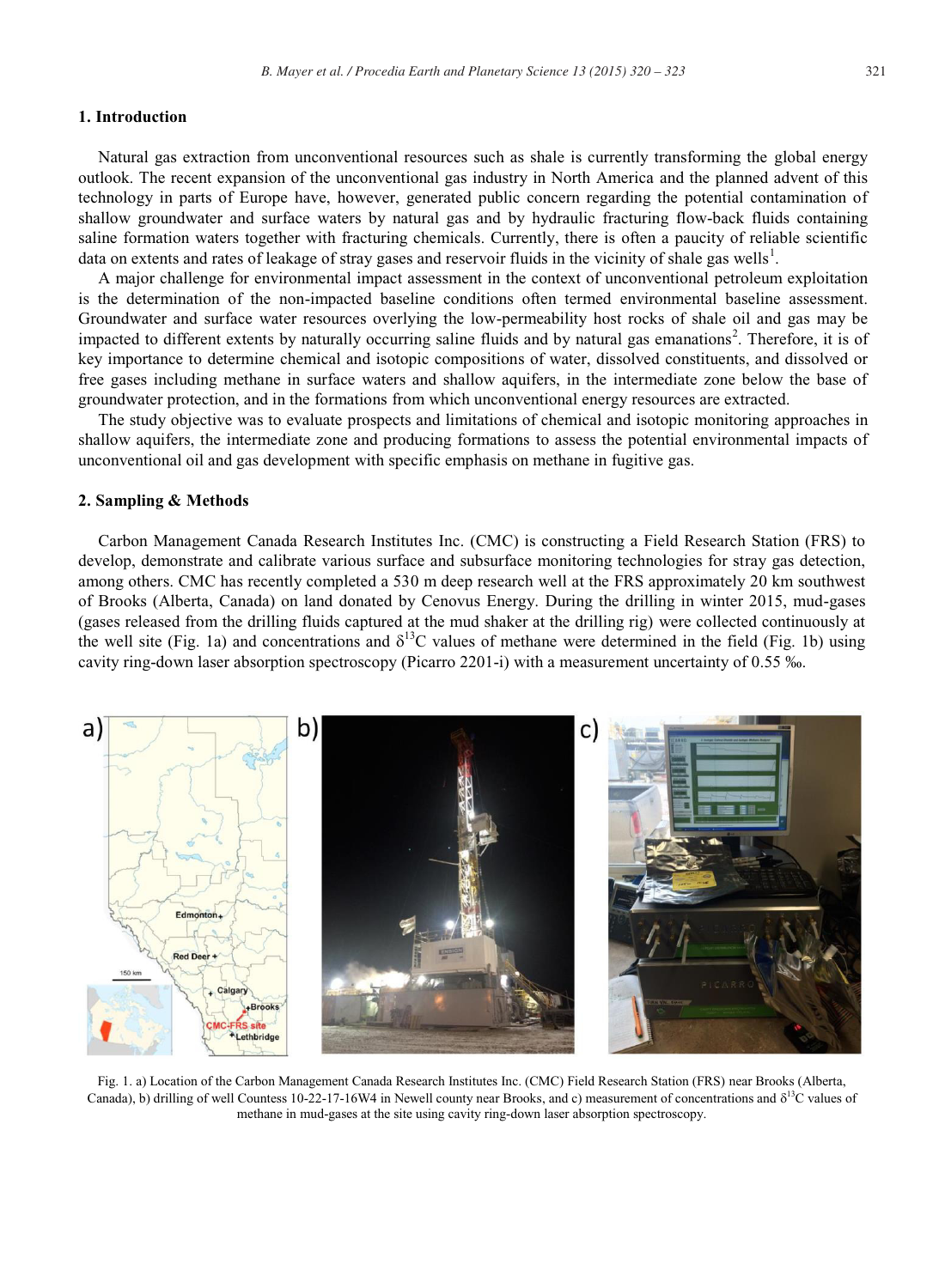Groundwater was sampled from more than 40 monitoring wells of the Alberta Groundwater Observation Well Network (GOWN) within a 150 km radius of the CMC FRS (Fig. 2a) and water quality parameters were analysed using standard approaches. The isotopic composition of groundwater ( $\delta^2$ H and  $\delta^{18}$ O) was determined using a Los Gatos Research 'DLT-100' laser spectroscopy instrument. Free gas and dissolved gas samples were obtained and concentrations of methane, ethane, N<sub>2</sub> and CO<sub>2</sub> were determined by gas chromatography. The <sup>13</sup>C/<sup>12</sup>C and <sup>2</sup>H/<sup>1</sup>H ratios of methane and ethane (where possible) were analyzed by isotope ratio mass spectrometry (IRMS) coupled to GC combustion and pyrolysis with precisions of  $\leq \pm 0.5\%$  and  $\leq \pm 3\%$ , respectively.

#### **3. Results & Discussion**

The obtained shallow groundwater samples were predominantly of Na-HCO<sub>3</sub> type with total dissolved solids (TDS) ranging from <800 mg/L to > 1800 mg/L. The  $\delta^{18}$ O values of groundwater varied from -15.0 to -22.0 ‰ with an average of -19.0 ‰ and the  $\delta^2$ H values varied from -125 to -174 ‰ with an average of -149 ‰ (data not shown). These values are consistent with the average  $\delta^{18}O$  and  $\delta^2H$  values of precipitation in southern Alberta and plot close to the local meteoric water line<sup>3</sup> indicating that groundwater is of meteoric origin and recharges with only minor impact from evaporation.



Fig. 2. a) Location of 40 GOWN wells sampled for groundwater and free and dissolved gas; b) methane concentrations versus  $\delta^{13}$ C values of methane in free gas from selected GOWN wells; c)  $\delta^{13}$ C of methane for mud-gas depth profile for well Countess 10-22-17-16W4 at the FRS.

Figure 2b reveals that methane concentrations in free gas samples from groundwater wells varied from <1,500 ppmv to >980,000 ppmv with the highest methane concentrations observed in groundwater monitoring wells completed in the coal-rich Horseshoe Canyon Formation.  $\delta^{13}$ C values of methane varied from -86 to -55 ‰ yielding an average  $\delta^{13}$ C value of -68.5 ‰. These negative  $\delta^{13}$ C values in concert with  $\delta^2$ H values of methane near -302 ‰ indicate that the methane occurring in shallow groundwater in the study area is of biogenic origin<sup>4</sup>.

Figure 2c displays a depth profile of  $\delta^{13}$ C values of methane from mud-gas analysis throughout the Upper Cretaceous sedimentary succession accessed by well Countess 10-22-17-16W4. Methane in the uppermost section of the well (<50 m) has the lowest  $\delta^{13}C$  values around -80 ‰. With increasing depth towards 150 m below ground surface,  $\delta^{13}$ C values of mud-gas methane increased to -62 ‰. With further increasing depth, the  $\delta^{13}$ C values of mudgas methane remained constant at -62 ‰ with the exception of several excursions to  $\delta^{13}$ C values as high as -54 ‰ suggesting increasing contributions of either secondary biogenic gas derived from biodegradation of oils<sup>5</sup> or of thermogenic gas with increasing depth $6$ .

In Figure 2c, the average  $\delta^{13}C$  value of methane in groundwater is plotted at the average groundwater well depth of ~80 m on top of the mud-gas  $\delta^{13}$ C profile generated by cavity ring-down laser absorption spectroscopy for well Countess 10-22-17-16W4. The excellent agreement of the average carbon isotope ratio of methane in free gas of groundwater with the mud-gas results suggests that methane observed in shallow groundwater in the wider vicinity